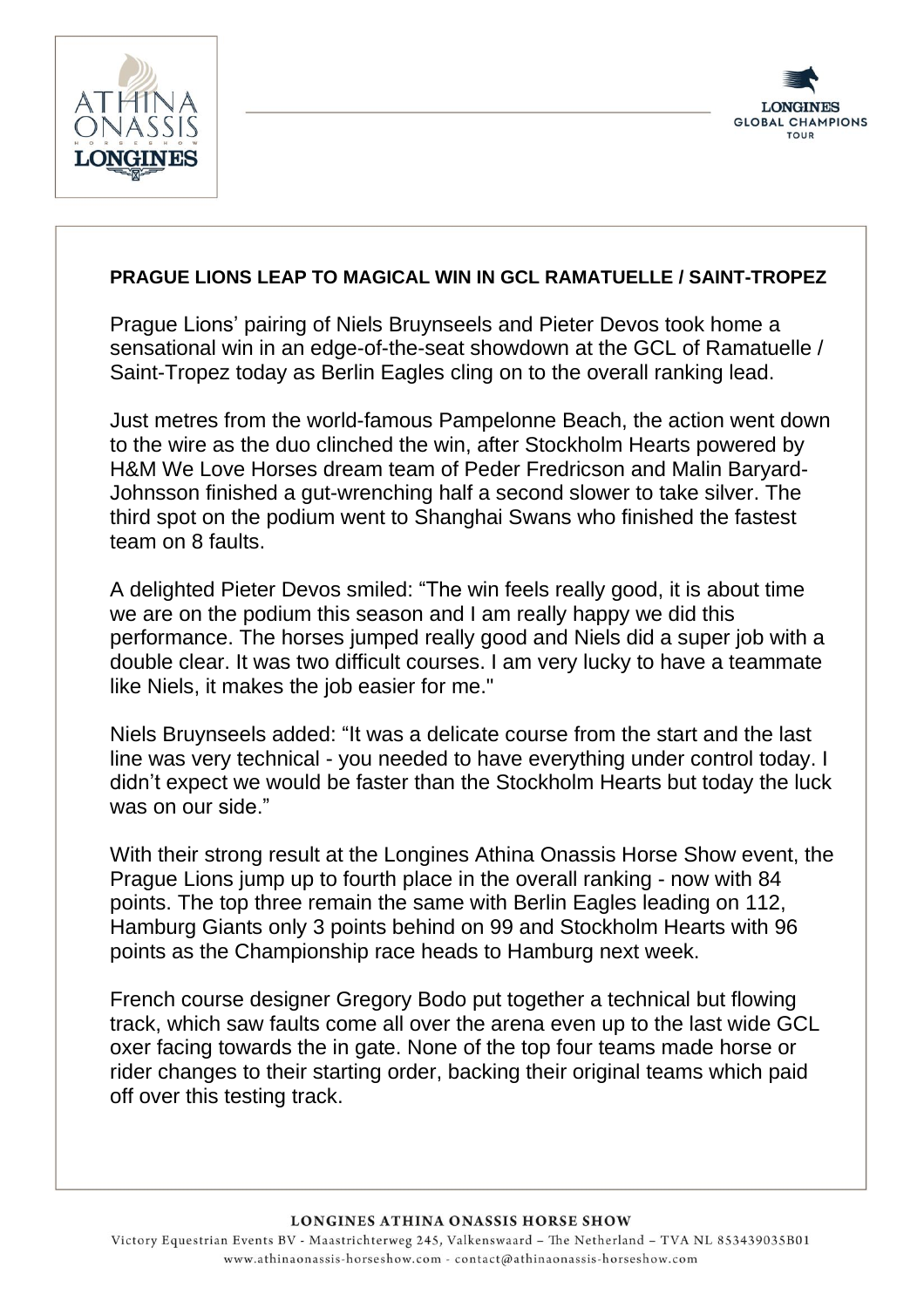



There was disappointment for Championship leaders Berlin Eagles after four faults from Eoin McMahon and Chakra 9 brought the team up to 13 points. Christian Kukuk and Checker added nothing to the team total but it was too late and the team finished mid table.

All eyes turned to Hamburg Giants who were racing the Eagles for the Championship lead heading into today's R2 with 8 faults. A stunning clear from Linda Heed and Decurio took the pressure off Simon Delestre and the rapid Tinka's Hero Z but one down brought the total up to 12 faults and leaving them just ahead of the Berlin Eagles.

The first double clear from reigning Championship winners Valkenswaard United's Edwina Tops-Alexander on Fellow Castlefield and U25 rider Gilles Thomas with Luna van het Dennehof kept the team on their overnight score of 8 faults to briefly take over the top spot, looking to claw back their disappointing day one result. The team would go on to rise meteorically through the field, as time and time again the world's best were caught out by the tricky course to secure a top 5 finish.

Shanghai Swans rider Christian Ahlmann put in an inspired round with Solid Gold Z to deliver a clear for the team, and just a further 4 faults from Jeanne Sadran in a fast time put them on the podium and claiming a hefty number of all-important Championship points. Tactics proved crucial once again; Rome Gladiators pulled star striker Pieter Clemens off the bench, but their strategy didn't pay off as they had two down and the team dropped down the order.

After a slow start to the season Paris Panthers finally had a bit of luck on their side. Harrie Smolders and superstar Monaco delivered the goods with a solid clear but once again 4 faults from Ben Maher and Faltic HB kept the team off the podium today.

With just two teams left to go, the tension could be cut with a knife in the packed out grandstands.

With the final fence to go, Brynseels and Delux van T & L showed no signs of pressure to clear the huge oxer, finishing clear for the Prague Lions. But an early fault from Devos and Mom's Toupie de la Roque meant the time was crucial and the wait was longer to see if the Hearts could keep a clean sheet.